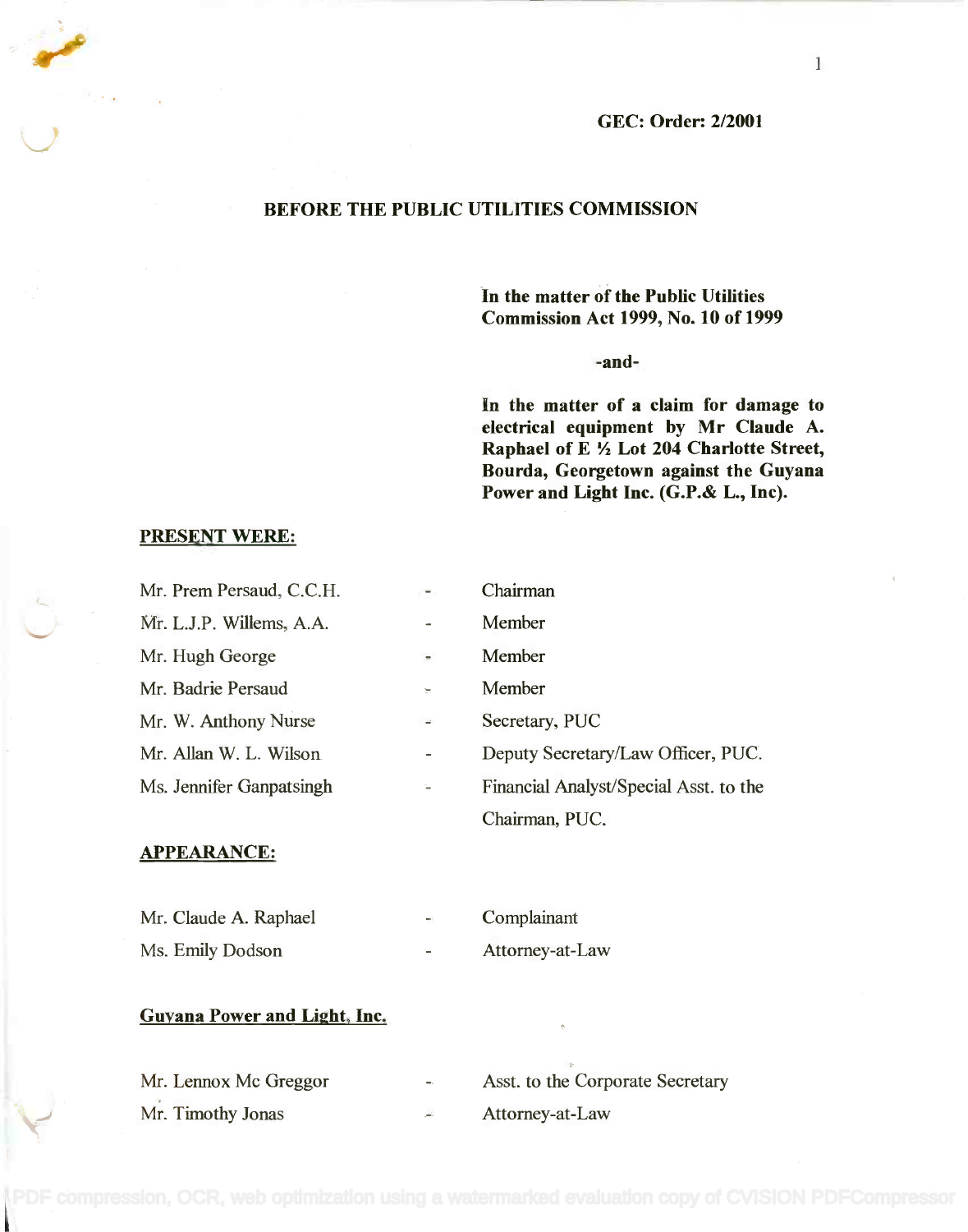1. On the 15<sup>th</sup> January, 2001, Mr Claude A. Raphael of E  $\frac{1}{2}$  Lot 204, Charlotte Street, Bourda, Georgetown, filed a claim for damages against the Guyana Power and Street, Bourda, Georgetown, filed a claim for damages against the Guyana Power and Light, Incorporated (G.P&l, Inc.) with the Public Utilities Commission (the Light, Incorporated (G.P&I, Inc.) with the Public Utilities Commission (the Commission). Commission).

2. The claim arose from an incident which occurred on Saturday,  $30<sup>th</sup>$  December 2000, at 12:30 p.m. approximately. On the said day the complainant stated that while he 2000, at 12:30 p.m. approximately. On the said day the complainant stated that while he was locking up his office he smelt burning and saw smoke engulfing his computer and was locking up his office he smelt burning and saw smoke engulfing his computer and accessories. He immediately unplugged the equipment and called GPL (Sophia). accessories. He immediately unplugged the equipment and called GPL (Sophia). Workmen arrived within 45 minutes and after investigating informed him that the copper Workmen arrived within 45 minutes and after investigating informed him that the copper and aluminium cables on the pole had a slack connection which had caused the problem. and aluminium cables on the pole had a slack connection which had caused the problem. They proceeded to fix same and left. Damage was done to the following items:

- <sup>1</sup> Maxtor Computer Hard Disk Drive 1 Maxtor Computer Hard Disk Drive
- <sup>1</sup> Sharp Fax Machine 1 Sharp Fax Machine
- <sup>1</sup> Epsom Computer Printer 1 Epsom Computer Printer
- <sup>1</sup> NOW Computer Monitor 1 NOW Computer Monitor
- <sup>1</sup> APC UPSBackup 1 APC UPSBackup
- <sup>1</sup> Savintic Adding Machine 1 Savintic Adding Machine
- <sup>1</sup> Nippon Automatic Regulator 1 Nippon Automatic Regulator

3. The estimated cost of replacement for the damaged equipment is G\$415,600.00.

4. On the  $7<sup>th</sup>$  February, 2001, the Commission forwarded the claim to GP &L Inc. with the request that the claim must be investigated, and a report submitted to the with the request that the claim must be investigated, and a report submitted to the Commission within fourteen (14) days of their receipt of the claim. Commission within fourteen (14) days of their receipt ofthe claim.

5. On the  $21<sup>st</sup>$  February, 2001, the commission received a response dated  $20<sup>th</sup>$ February, 2001, from G.P.& L, Inc. which stated inter alia, that: February, 2001, from G.P.& L, Inc. which stated inter alia, that: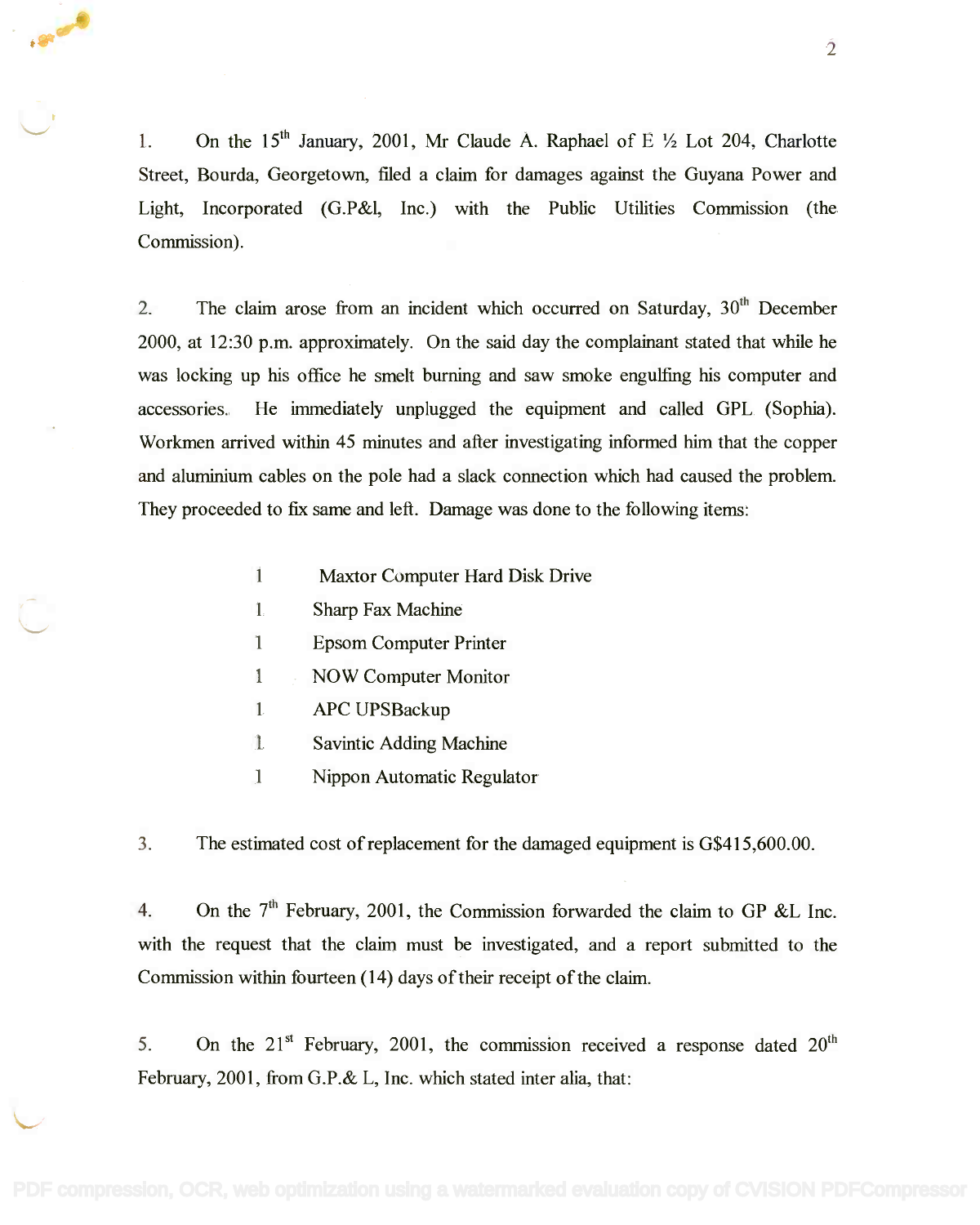Regarding the claim of compensation for losses suffered, Regarding the claim of compensation for losses suffered, the company will only accept liability once it is the company will only accept liability once it is determined that the Company was negligent in its performance determined that the Company was negligent in its performance and had in some way contributed to the voltage fluctuation and had in some way contributed to the voltage fluctuation that occurred at the premises that occurred at the premises.

6. GPL went on to say that the fluctuation in voltage would have to be attributed to 6. GPL went on to say that the fluctuation in voltage would have to be attributed to the slack connection on the neutral wire, and as such could offer no compensation for the slack connection on the neutral wire, and as such could offer no compensation for damages sustained by Mr. Raphael, since negligence on the company's part was not damages sustained by Mr. Raphael, since negligence on the company's part was not established. established.

7. The Commission thereafter scheduled a public hearing to consider the claim on 7. The Commission thereafter scheduled a public hearing to consider the claim on Monday, April 2, 2001, at the Ocean View International Hotel and Convention Centre, Monday, April 2, 2001, at the Ocean View International Hotel and Convention Centre, Liliendaal, East Coast Demerara at 1.30 p.m. Liliendaal, East Coast Demerara at 1.30 p.m.

8. At the public hearing, Counsel for the Guyana Power and Light, Incorporated and 8. At the public hearing, Counsel for the Guyana Power and Light, Incorporated and Counsel for Mr. Claude A. Raphael reported to the Commission that they had agreed to Counsel for Mr. Claude A. Raphael reported to the Commission that they had agreed to meet and hold discussions on the matter with the hope of reaching an agreement. meet and hold discussions on the matter with the hope of reaching an agreement.

9. The Commission then fixed Monday, April 23, 2001, at 1.30 p.m. for the parties 9. The Commission then fixed Monday, April 23, 2001, at 1.30 p.m. for the parties to report on the matter. to report on the matter.

10. By letter dated  $18<sup>th</sup>$  April, 2001, which was signed by Counsel for both parties, the Commission was informed as follows:- Commission was informed as follows:-

## Re: Claude Raphael v. GPL

We are pleased to report that the above parties have agreed to We are pleased to report that the above parties have agreed to a settlement of the action by the payment by GPL to Mr. Raphael a settlement ofthe action by the payment by GPL to Mr. Raphael in full settlement of all claims in the sum of \$242,843.(two hundred in **full** settlement of all claims in the sum of\$242,843.(two hundred and forty two thousand eight hundred and forty three dollars. and forty two thousand eight hundred and forty three dollars.

3